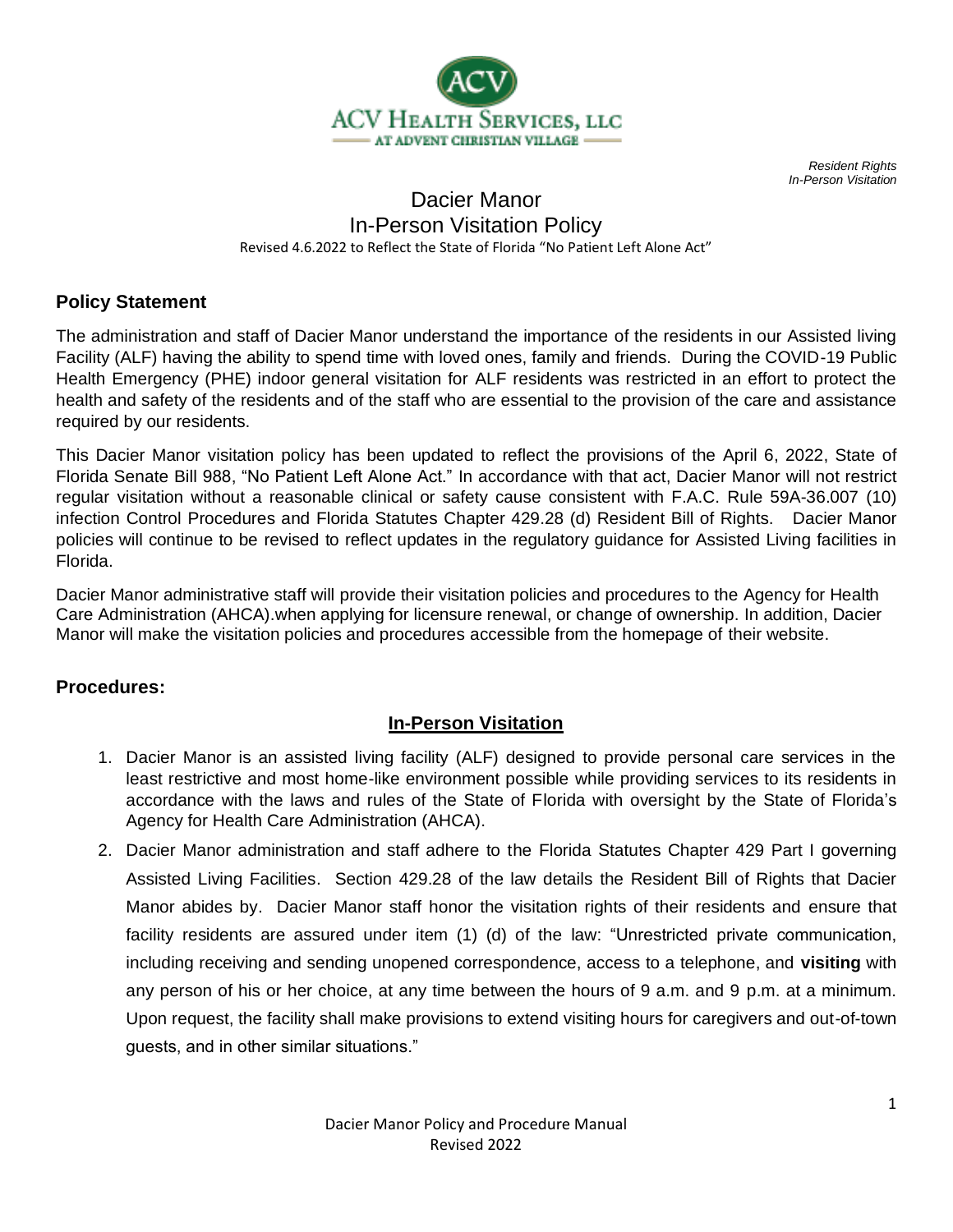- 3. Residents are advised in the Dacier Manor Handbook that visitors are made welcome at any reasonable hour with typical visitation hours being from 9:00 am until 9:00 pm. As a security measure for residents, the entrance and exit doors are locked at 9:00 pm; however visitation at Dacier Manor is allowed outside of these hours for visitors who request admittance by ringing the doorbell at the front entrance. There is no limitation placed on the number of visitors.
- 4. If a resident and their visitor wish to continue the visit beyond 9:00 pm when in a shared room, the visit may be continued outside the room in a suitable location in the facility to allow for the privacy of the roommate.
- 5. Dacier Manor does not prohibit consensual physical contact between a facility resident and their visitor(s).
- 6. The Dacier Manor Manager is responsible for ensuring that all staff adhere to the policies and procedures outlined in this document.

# **Designation of and In-person Visitation by an Essential Caregiver**

In accordance with the April 6, 2022, State of Florida, SB 988, "No Resident Left Alone Act," Section 2. Section 408.823, (2) (b) Florida Statutes, a Dacier Manor resident may designate a visitor who is a family member, friend, guardian, or other individual as an essential caregiver. Dacier Manor must allow in-person visitation by the essential caregiver for at least 2 hours daily in addition to any other visitation authorized by the Dacier Manor In-Person Visitation Policy.

The "No Resident Left Alone Act" does not require an essential caregiver to provide necessary care to a resident and the staff at Dacier Manor will not require an essential caregiver to provide such care. Residents have the right to decline to designate an essential caregiver; however, when designated, the identity of the essential caregiver will be documented in the resident's record.

#### **Special Circumstances Requiring In-Person Visitation**

In accordance with the April 6, 2022, State of Florida, SB 988, "No Resident Left Alone Act," Dacier Manor must and will allow in-person visitation in all of the following circumstances unless the resident/patient objects:

- End-of-Life situations;
- With a resident/patient who is struggling with a change in environment and the lack of in-person family support when having previously lived with family before admission to Dacier Manor;
- With a resident/patient is experiencing emotional distress or is grieving the loss of a friend or family member who has recently died;
- With a resident/patient who is in the process of making one or more major medical decisions;
- With a resident/patient who needs cueing or encouragement to eat or drink when that assistance was previously provided by a family member or caregiver; and/or
- With a resident/patient who used to talk and interact with others who is now seldom speaking.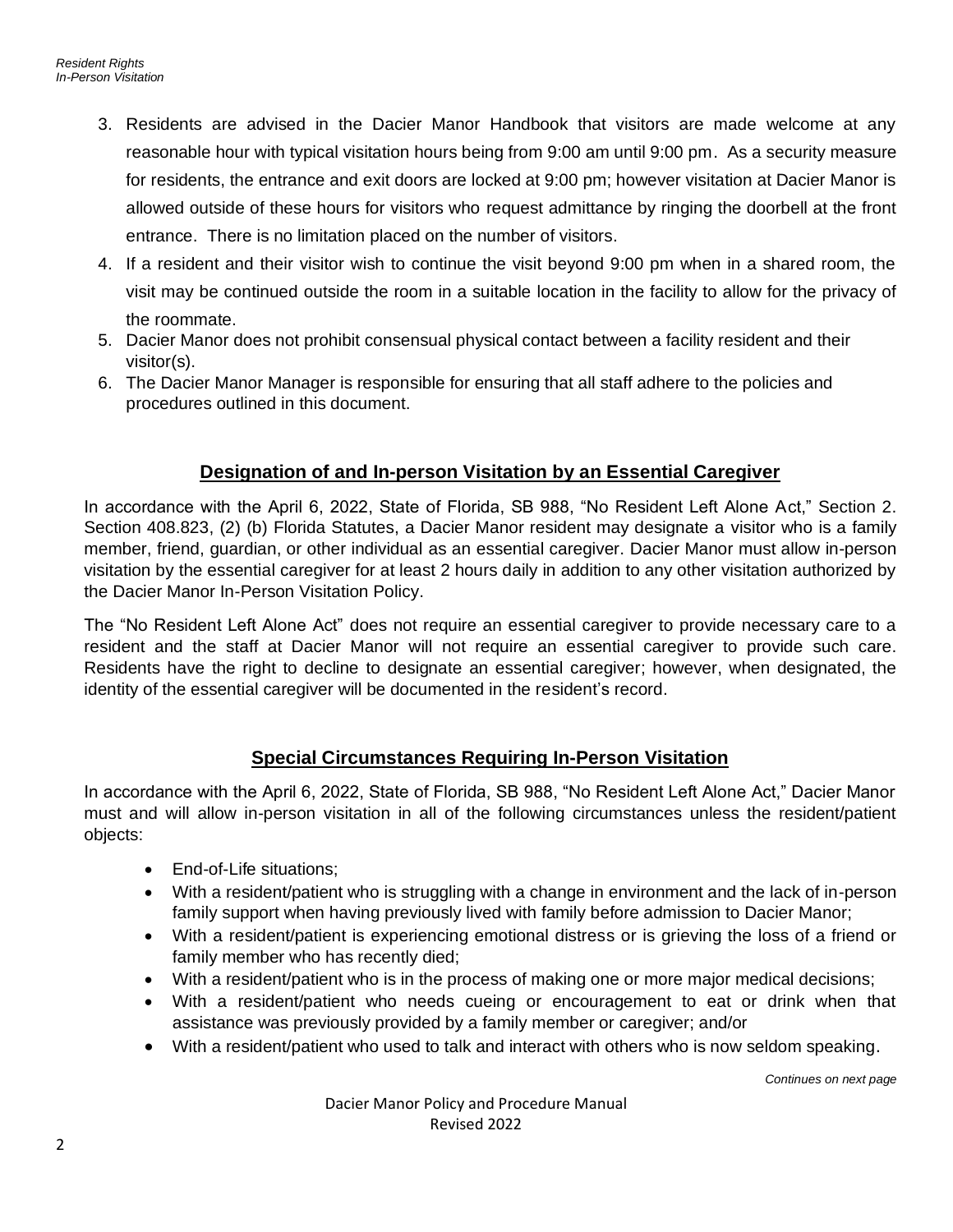## **Infection Control Protocols Including Screening, Use of Personal Protective Equipment and Education for Dacier Manor Visitors**

Resident care including visitation at Dacier Manor will be conducted in accordance with the Florida Administrative Code Chapter 59A-36.007 (10) Infection Control procedures, whereby Dacier Manor must provide services in a manner that reduces the risk of transmission of infectious diseases. Under this rule, Dacier Manor must use Standard precautions when there is an anticipated exposure to transmissible infectious agents in blood, body fluids, secretions, excretions, non-intact skin, and mucous membranes during the provision of personal services. Standard precautions include: hand hygiene, and dependent upon the exposure, use of gloves, gown, mask, eye protection, or a face shield.

Due to the recent Public Health Emergency caused by SARS-CoV-2 (COVID-19) and in order to reduce the risk of COVID-19 transmission, Dacier Manor administration has incorporated guidance from the Centers for Disease Control and Prevention (CDC) in their infection control protocols for the protection of their vulnerable residents, staff and visitors. All staff, visitors and other persons entering Dacier Manor will be screened for signs and symptoms of COVID-19 using the screening Kiosk and automated temperature check or the hard copy screening tool in use at Dacier Manor in conjunction with a manual temperature check.

- 1. The Dacier Manor administrative staff have the responsibility to deny entry to the facility of any persons failing to meet the screening guidelines including those with a positive viral test, with signs or symptoms of COVID-19 or who meet the criteria for quarantine for COVID-19.
- 2. Visitors will not be required to submit proof of any vaccination or immunization to Dacier Manor staff.
- 3. Visitor education will be provided on:
	- Screening guidelines
	- COVID-19 signs and symptoms;
	- Dacier Manor infection control precautions;
	- Requirements for the use of face coverings;
	- Proper hand hygiene:
	- Permissible entrance and exit doors to use when arriving and departing the facility.
- 4. All visitors will follow the proper method for completing hand hygiene during their visit with the proper use of alcohol-based hand rub being the preferred method.
- 5. All visitors must wear a face covering or mask covering their mouth and nose at all times when entering Dacier Manor, while inside the facility's common areas and when around Dacier Manor staff and other residents.
- 6. All visitors will be encouraged to adhere to the CDC Guidance for physical distancing of at least 6 feet from staff and other residents during their visit.
- 7. Instructional signage with source control information for visitors and staff will be placed in the facility.